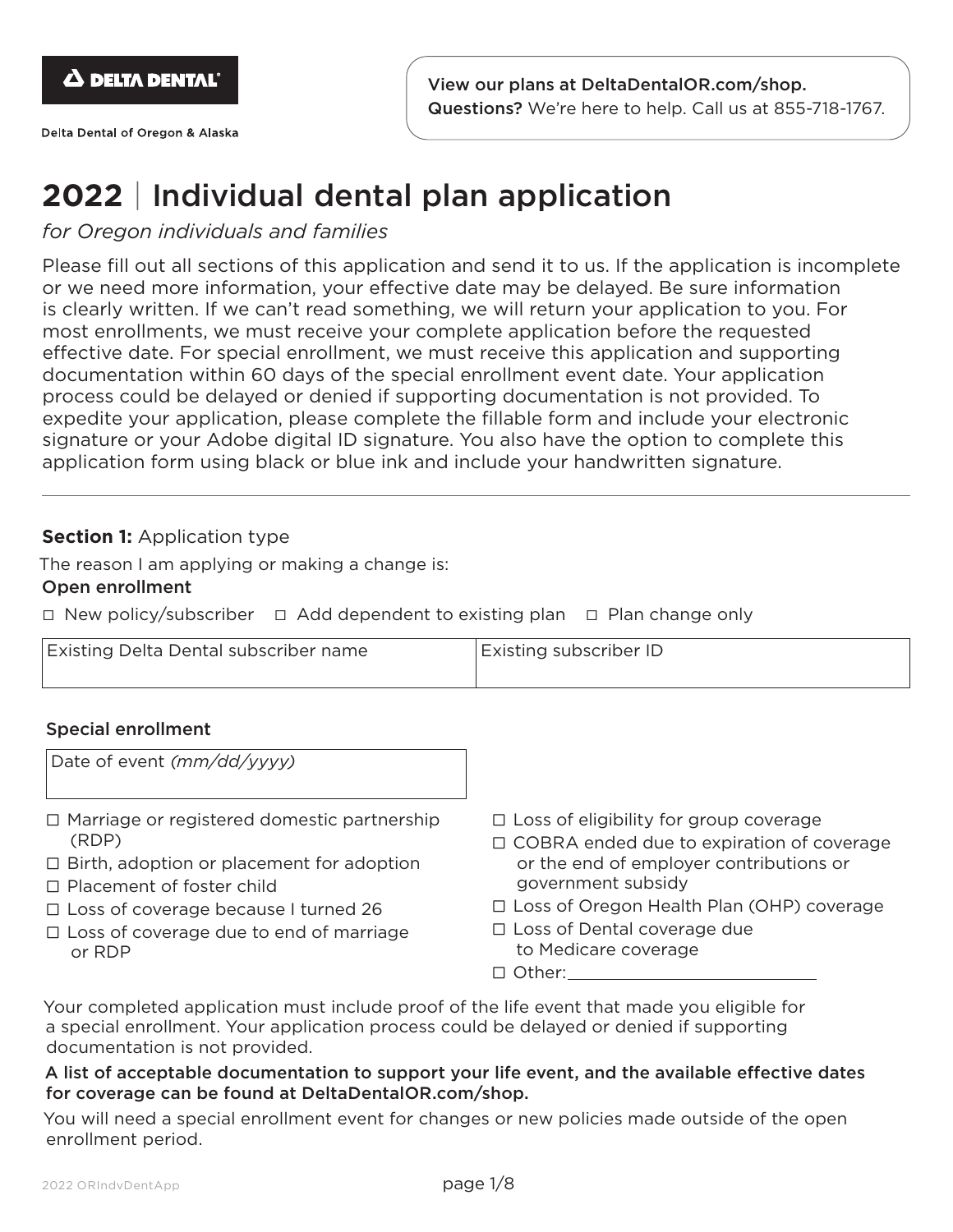## **Section 2:** Eligibility and residency

To be eligible to apply for one of our Oregon individual dental plans, you must be an Oregon resident and reside in our service area for at least 6 months out of the year. If you had Delta Dental individual dental coverage that ended during the past 12 months, you won't be eligible unless you have a special enrollment qualifying event or have had continuous group dental coverage since leaving Delta Dental.

## □ I confirm I meet these requirements.

## **Section 3:** Plan selection

I select the following dental plan for the requested effective date of  $\frac{1}{2}$  /  $\frac{1}{2}$ 

- $\Box$  Delta Dental PPO<sup>TM</sup> \$1,000 annual maximum plan payment limit
- $\Box$  Delta Dental EPO<sup>TM</sup> \$1,500 annual maximum plan payment limit
- Ƨ Delta Dental PPOTM Bright Smiles No annual maximum plan payment limit

All dental plans have \$0 deductible. Annual maximum plan payment limit does not apply under age 19. Members under age 19 are subject to an annual out-of-pocket maximum. For PPO plans, the annual out-ofpocket maximum applies in-network only. If you are changing from one Delta Dental of Oregon individual plan to another outside of open enrollment, any amount applied to the annual maximum plan payment limit will be transferred to your new plan.

## **Section 4:** Subscriber information

#### This section must be completed with subscriber information.

#### Is this a child- or children-only plan?

 $\Box$  No  $\Box$  Yes If yes, please list the youngest child as the subscriber.

Children age 26 or older must be on their own policy.

| Last name                                                                                                                                                                                                                                       | First name                                           |                          |                                                                                 |            | M.I. | Suffix |
|-------------------------------------------------------------------------------------------------------------------------------------------------------------------------------------------------------------------------------------------------|------------------------------------------------------|--------------------------|---------------------------------------------------------------------------------|------------|------|--------|
| Date of birth (mm/dd/yyyy)                                                                                                                                                                                                                      | Social Security number                               | Gender<br>$\square$ Male | $\Box$ Female $\Box$ Prefer not to answer                                       |            |      |        |
| Gender identity<br>$\Box$ Female $\Box$ Male $\Box$ Transgender $\Box$ Cisgender $\Box$ Gender non-conforming<br>$\Box$ Non-binary / Third gender $\Box$ Questioning $\Box$ Prefer not to answer $\Box$ Another                                 |                                                      |                          |                                                                                 |            |      |        |
| These fields are optional. We are committed to understanding and valuing diversity among our $\;$<br>members. We are seeking this information so our staff can refer to and communicate with you in the<br>most appropriate and respectful way. |                                                      |                          |                                                                                 |            |      |        |
| Race (optional)<br>□ American Indian or Alaska Native<br>$\Box$ Caucasian<br>$\Box$ Other (please specify) $\_\_\_\_\_\_\_\_\_\_\_\_\_\_\_\_\_\_\_\_$                                                                                           | $\Box$ Asian<br>$\Box$ Hispanic or Latino            |                          | □ Black or African American<br>$\Box$ Native Hawaiian or other Pacific Islander |            |      |        |
| Preferred spoken and written language<br>$\square$ English                                                                                                                                                                                      | $\Box$ Spanish $\Box$ Other (please specify) _______ |                          |                                                                                 |            |      |        |
| Residence address                                                                                                                                                                                                                               |                                                      | City                     |                                                                                 | State ZIP  |      |        |
| Mailing address (if different)                                                                                                                                                                                                                  |                                                      | City                     |                                                                                 | State ZIP  |      |        |
| Email address                                                                                                                                                                                                                                   | Mobile phone                                         |                          |                                                                                 | Home phone |      |        |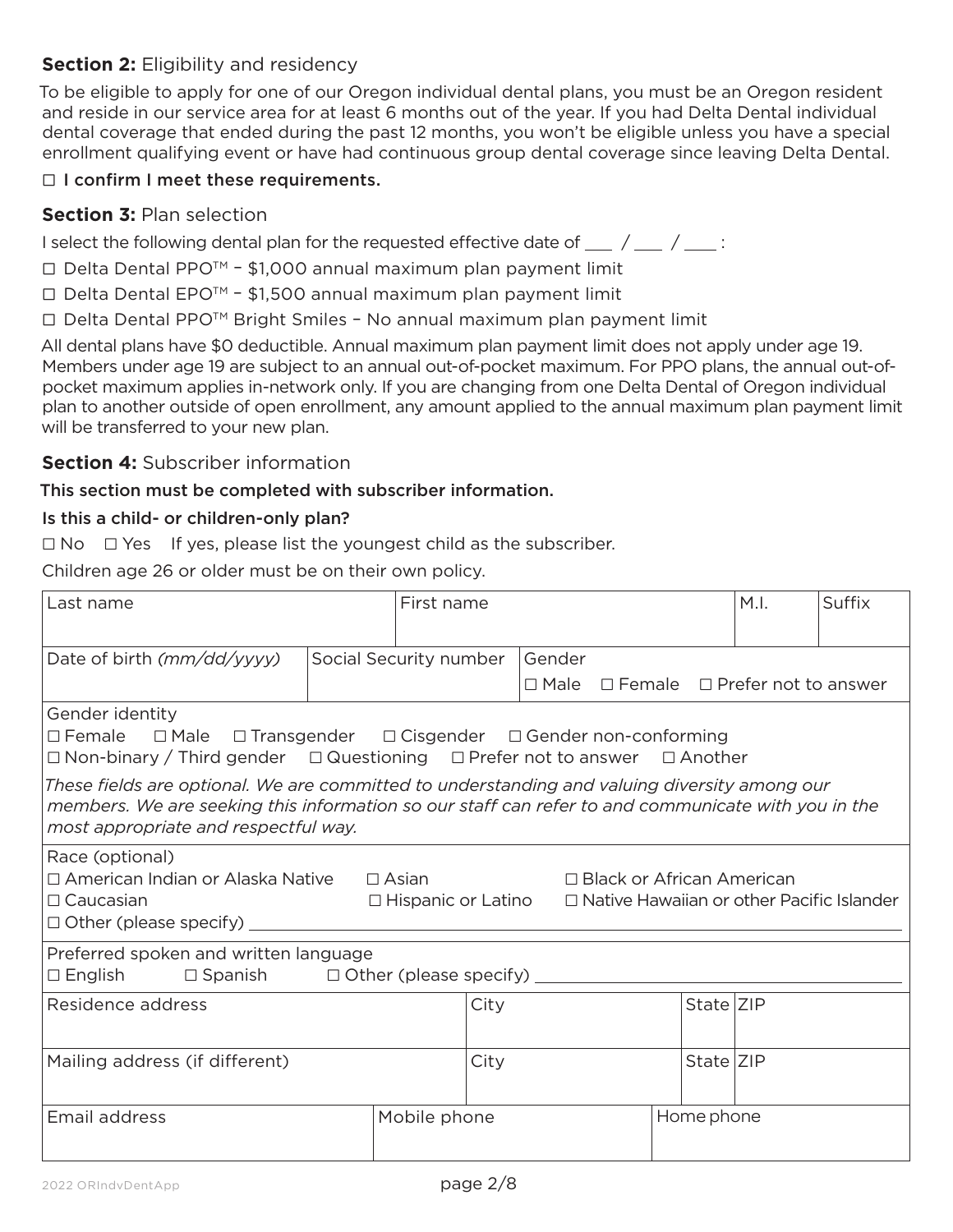## **Section 5:** Dependent Information - spouse or registered domestic partner (RDP)

Please complete this section for spouse or RDP to be covered on this dental plan.

| Relationship                                                                                                                                                                                                                                                                                                                                                                                                                         | Last name |  | First name                                                                                 |        |                                                       | M.I. | Suffix |
|--------------------------------------------------------------------------------------------------------------------------------------------------------------------------------------------------------------------------------------------------------------------------------------------------------------------------------------------------------------------------------------------------------------------------------------|-----------|--|--------------------------------------------------------------------------------------------|--------|-------------------------------------------------------|------|--------|
| $\Box$ RDP<br>$\Box$ Spouse                                                                                                                                                                                                                                                                                                                                                                                                          |           |  |                                                                                            |        |                                                       |      |        |
| Date of birth (mm/dd/yyyy)                                                                                                                                                                                                                                                                                                                                                                                                           |           |  | Social Security number                                                                     | Gender |                                                       |      |        |
|                                                                                                                                                                                                                                                                                                                                                                                                                                      |           |  |                                                                                            |        | $\Box$ Male $\Box$ Female $\Box$ Prefer not to answer |      |        |
| Gender identity<br>□ Female □ Male □ Transgender □ Cisgender □ Gender non-conforming<br>$\Box$ Non-binary / Third gender $\Box$ Questioning $\Box$ Prefer not to answer $\Box$ Another<br>These fields are optional. We are committed to understanding and valuing diversity among our<br>members. We are seeking this information so our staff can refer to and communicate with you in the<br>most appropriate and respectful way. |           |  |                                                                                            |        |                                                       |      |        |
| Race (optional)<br>□ American Indian or Alaska Native<br>$\Box$ Caucasian<br>$\Box$ Other (please specify)                                                                                                                                                                                                                                                                                                                           |           |  | $\Box$ Asian<br>$\Box$ Hispanic or Latino $\Box$ Native Hawaiian or other Pacific Islander |        | $\Box$ Black or African American                      |      |        |
| Preferred spoken and written language<br>$\square$ English                                                                                                                                                                                                                                                                                                                                                                           |           |  | $\Box$ Spanish $\Box$ Other (please specify)                                               |        |                                                       |      |        |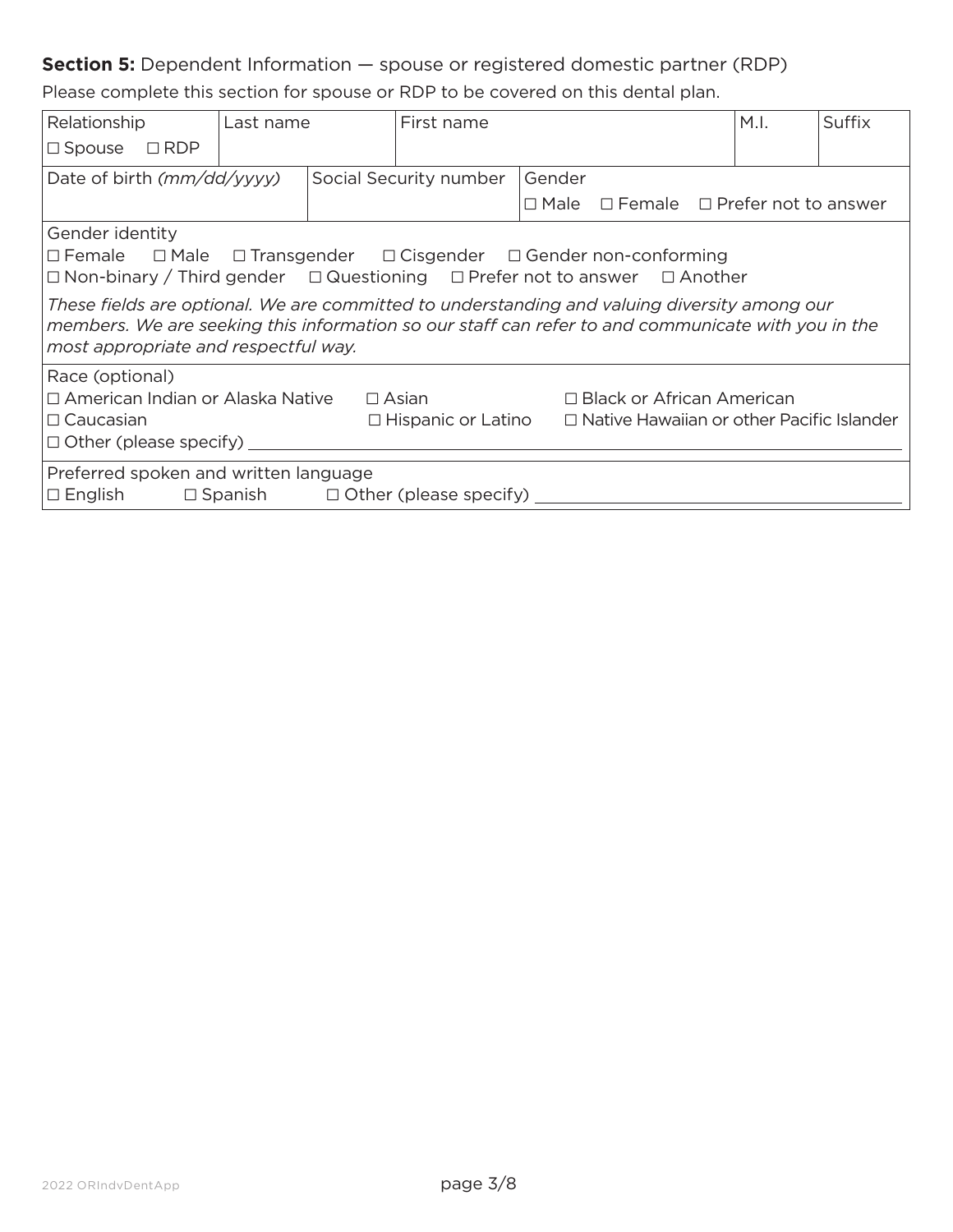## **Section 6:** Dependent Information - children

Please list all children to be covered on this dental plan (children must be under age 26 years old). Attach additional copies of this page, if necessary, to list other family members to be included on this application.

| Last name                                                                                          | First name             |                |                                                                  | M.I.                   | Suffix |
|----------------------------------------------------------------------------------------------------|------------------------|----------------|------------------------------------------------------------------|------------------------|--------|
|                                                                                                    |                        |                |                                                                  |                        |        |
| Date of birth (mm/dd/yyyy)                                                                         | Social Security number | Gender         |                                                                  |                        |        |
|                                                                                                    |                        | $\square$ Male | $\Box$ Female $\Box$ Prefer not to answer                        |                        |        |
| Gender identity                                                                                    |                        |                |                                                                  |                        |        |
| $\Box$ Female<br>$\Box$ Male                                                                       |                        |                | $\Box$ Transgender $\Box$ Cisgender $\Box$ Gender non-conforming |                        |        |
| $\Box$ Non-binary / Third gender $\Box$ Questioning $\Box$ Prefer not to answer                    |                        |                | $\Box$ Another                                                   |                        |        |
| These fields are optional. We are committed to understanding and valuing diversity among our       |                        |                |                                                                  |                        |        |
| members. We are seeking this information so our staff can refer to and communicate with you in the |                        |                |                                                                  |                        |        |
| most appropriate and respectful way.                                                               |                        |                |                                                                  |                        |        |
|                                                                                                    |                        |                |                                                                  |                        |        |
| Last name                                                                                          | First name             |                |                                                                  | M.I.                   | Suffix |
|                                                                                                    |                        |                |                                                                  |                        |        |
| Date of birth (mm/dd/yyyy)                                                                         | Social Security number | Gender         |                                                                  |                        |        |
|                                                                                                    |                        | $\Box$ Male    | $\Box$ Female                                                    | □ Prefer not to answer |        |
| Gender identity                                                                                    |                        |                |                                                                  |                        |        |
| $\Box$ Female<br>$\Box$ Male                                                                       |                        |                | $\Box$ Transgender $\Box$ Cisgender $\Box$ Gender non-conforming |                        |        |
| $\Box$ Non-binary / Third gender $\Box$ Questioning $\Box$ Prefer not to answer                    |                        |                | $\Box$ Another                                                   |                        |        |
| These fields are optional. We are committed to understanding and valuing diversity among our       |                        |                |                                                                  |                        |        |
| members. We are seeking this information so our staff can refer to and communicate with you in the |                        |                |                                                                  |                        |        |
| most appropriate and respectful way.                                                               |                        |                |                                                                  |                        |        |
|                                                                                                    |                        |                |                                                                  |                        |        |
| Last name                                                                                          | First name             |                |                                                                  | M.I.                   | Suffix |
|                                                                                                    |                        |                |                                                                  |                        |        |
| Date of birth (mm/dd/yyyy)                                                                         | Social Security number | Gender         |                                                                  |                        |        |
|                                                                                                    |                        | $\square$ Male | $\Box$ Female                                                    | □ Prefer not to answer |        |
| Gender identity                                                                                    |                        |                |                                                                  |                        |        |

 $\Box$  Female  $\Box$  Male  $\Box$  Transgender  $\Box$  Cisgender  $\Box$  Gender non-conforming  $\Box$  Non-binary / Third gender  $\Box$  Questioning  $\Box$  Prefer not to answer  $\Box$  Another

*These fields are optional. We are committed to understanding and valuing diversity among our members. We are seeking this information so our staff can refer to and communicate with you in the most appropriate and respectful way.*

*If any children listed above have a different race or primary language than the subscriber, please list their name, race and primary language here. (optional)*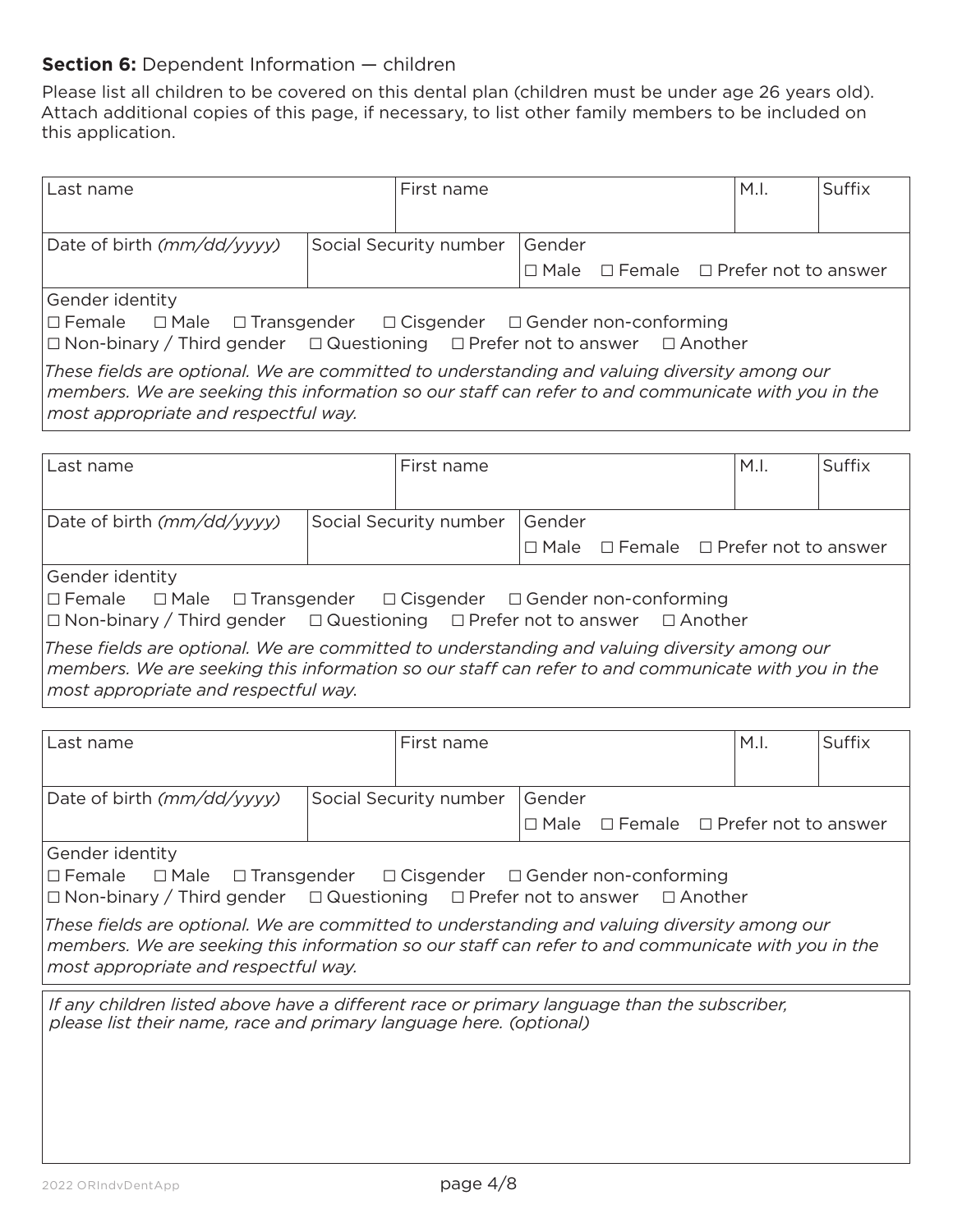## **Section 7: Other insurance**

Will you have other dental insurance?  $\Box$  Yes  $\Box$  No

#### **Section 8:** Credit toward benefit exclusion period (for new dental coverage)

For subscribers and dependents age 19 and over:

Do you have 12 continuous months of prior dental coverage with no more than a 90-day break in coverage from the end of the old policy to the expected effective date of the new policy?

 $\square$  No  $\square$  Yes Was this coverage through Delta Dental of Oregon? If yes, we'll automatically waive the exclusion period on your dental coverage. If this coverage was through a different carrier, please provide a letter from your prior carrier or employer documenting the start and end dates of your prior dental coverage. This documentation of prior coverage is required for credit to be applied toward the benefit exclusion period. Please email, fax or mail documentation.

E-mail: CustomerSupportOR@DeltaDentalOR.com Standard mail: Delta Dental Plan of Oregon Fax: 503-219-3696 601 SW 2nd Avenue Portland, OR 97204

#### **Section 9: Payment method**

We offer several payment options for you to choose from, including:

- 1. Automatic eBill payment through your Member Dashboard.
- 2. Electronic fund transfer (EFT), see authorization agreement below.
- 3. Personal check, money order or cashier's check.

#### EFT authorization agreement

EFT initiates around the 5th of the month and usually takes one or two days to post to your account. Your first payment may initiate on a later date if your enrollment is processed after the 5th of the month. Your premium invoice will be paperless and located in the eBill section of your Member Dashboard.

- 1. Complete and sign below as the account holder for monthly automatic premium deductions from your bank.
- 2. Attach a photocopy of a voided personal check from the account, or provide the bank routing and account numbers below.

| Subscriber   |                | Account holder |                  |                   |  |  |
|--------------|----------------|----------------|------------------|-------------------|--|--|
| Name of bank | Routing number | Account number | Account type     |                   |  |  |
|              |                |                | $ \Box$ Checking | $\square$ Savings |  |  |

I authorize Delta Dental of Oregon to charge my checking account for monthly premiums for the above named individual. I also authorize my bank, named here, to honor these monthly charges. This authority will remain in effect until I give my bank a reasonable chance to act upon it. I can stop payment by notifying my bank before my account has been charged.

| Account holder signature | Signature date |
|--------------------------|----------------|
|                          |                |

#### **Section 10: Billing options**

If you are set up for EFT your premium invoice will be paperless. If you are not set up for EFT you will receive paper invoices in the mail. You may change your billing preference to paperless by going to the eBill section of your Member Dashboard.

If the bill needs to go to an address other than your mailing address, please note the billing address below.

| <b>Rilli</b><br>address<br>$-$<br>פיייייים | $\sim$<br>اب<br>$\sim$ | $\sim$ $\sim$<br>dle | ZIP |
|--------------------------------------------|------------------------|----------------------|-----|
|                                            |                        |                      |     |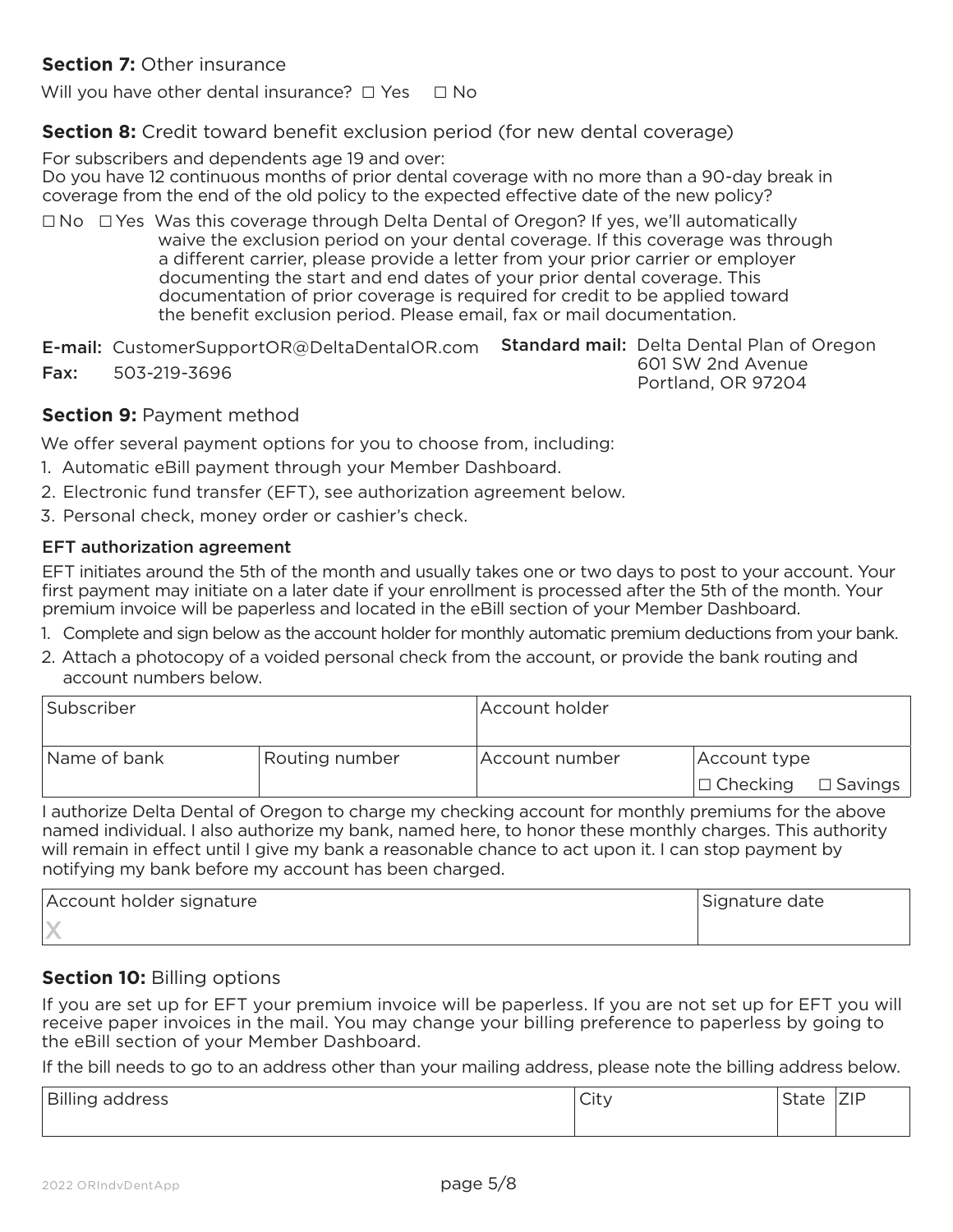## **Section 11:** Go paperless!

You can view your explanation of benefits (EOBs) online by logging in to your Member Dashboard. After your application is approved, you will receive a welcome letter with your member ID number. With this ID number, simply set up a Member Dashboard account by visiting DeltaDentalOR.com and opt to receive electronic EOBs.

## **Section 12:** Agent (to be completed by agent only)

I (the agent) certify that I have explained the eligibility provisions to the subscriber. I have not made any statements about benefits, conditions or limitations of the contract except through written material furnished by Delta Dental. I have informed the subscriber that the effective date of coverage is assigned only by Delta Dental.

For you to become the agent of record, you must be actively appointed with Delta Dental. Please sign and date below.

| Agent name | Agency name |      | Phone |              | Agent/Agency NPN |
|------------|-------------|------|-------|--------------|------------------|
| Address    |             | City |       | <b>State</b> | ZIP              |

I certify that the information supplied to me by the subscriber has been truly and accurately recorded.

| Agent signature (required) | Signature date |
|----------------------------|----------------|
|                            |                |

*Note to agent: Payment does not have to be included with the application, but the first payment is required to activate coverage.*

### **Section 13: Basic terms of enrollment**

- > I understand that I may receive benefits that are less than the amount billed by my provider when treatment is not received from a contracted provider.
- > I understand and agree that this application is not an offer of coverage, and coverage does not begin until this application is received and reviewed by Delta Dental and an effective date of coverage is assigned.
- > I understand if my previous policy ended because I did not pay premiums when due, this new coverage may not begin until I have paid my past-due premium amounts from the last 12 months in addition to the first month's premium for this new policy.
- > I understand and agree that this application becomes a part of my plan.
- > I understand that no benefits are available under this plan for services or supplies that were received prior to the effective date of coverage.

> I understand that acceptance for coverage has the following requirements:

A) Individuals listed on this application must be residents of the state of Oregon to apply for and maintain coverage under this plan. Delta Dental reserves the right to request documentation at any time.

B) Members cannot be covered by more than one Delta Dental individual dental plan at any time.

- > "Resident" means a person who lives in the state of Oregon and intends to live in the state permanently or indefinitely. Delta Dental may require proof of residency from time to time. Such proof shall include, but not be limited to, the street address of the individual's residence and not a post office box.
- > I have the right to examine and return the policy within 10 days of receipt.
- > Potential changes due to state or federal mandates, effective in January, may alter the benefits or rates of my current plan.
- > Regardless of my enrollment date, my plan rate will renew January 1.
- > I have read the Delta Dental privacy statement that is available on deltadentalOR.com.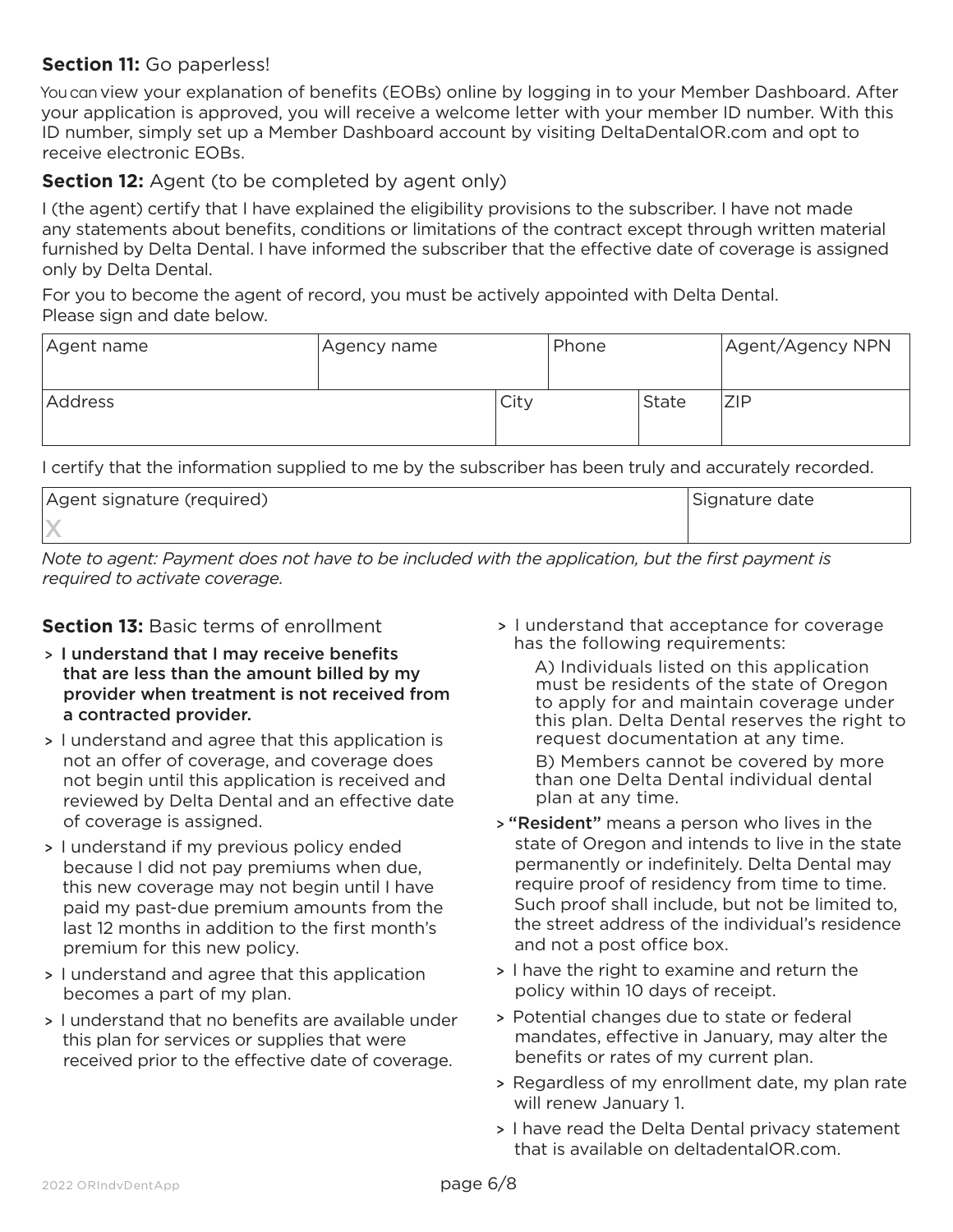## **Section 14:** Certification of completion and correctness

#### Be sure to sign and date the application below. Your spouse, RDP and any dependents over age 18 are required to sign the application.

I affirm that the answers given on this application are complete and correct to the best of my knowledge. I have provided these answers as part of the application process required by Delta Dental to enroll in insurance coverage. I understand that if this application contains any intentional misrepresentations of material fact that Delta Dental may deny coverage, modify or cancel the contract, rescind the contract or take other legal action. I will promptly inform Delta Dental in writing if anything happens before my coverage takes effect that makes this application incomplete or incorrect. I understand and agree that no coverage will be in force until approved by Delta Dental. If approved, coverage will be in force as of the effective date determined by Delta Dental. Delta Dental may contact me to clarify answers on this application. As the subscriber, I understand I have the right to inspect the information in my file.

I acknowledge that I have read and understand this application, terms and certification and privacy statement.

| Print name of responsible party <sup>1</sup> if child- or children-only policy          | Relationship <sup>2</sup> |
|-----------------------------------------------------------------------------------------|---------------------------|
|                                                                                         |                           |
| Signature of subscriber (if subscriber is under age 18, signature of responsible party) | Signature date            |
|                                                                                         |                           |
| Signature of subscriber's legal spouse or RDP, if applying for coverage                 | Signature date            |
|                                                                                         |                           |
| Signature of dependent(s), age 18 and older, if applying for coverage                   | Signature date            |
|                                                                                         |                           |
| Signature of dependent(s), age 18 and older, if applying for coverage                   | Signature date            |
|                                                                                         |                           |

1 *Responsible party: If you are an adult not covered by this plan and you bear financial responsibility or act as the primary caregiver for the subscriber and others covered by this plan, then you are the responsible party* 2 *If not a parent, please attach legal documentation if you are the legal guardian or holder of* 

*Power of Attorney.*

By providing your contact information, you are consenting to receive communications from Moda Health Plan, Inc, Delta Dental Plan of Oregon, and their affiliates and business partners regarding your health plan benefits, payments, and treatment. Please keep in mind that communications via email over the internet may not be secure. Although it is unlikely, there is a possibility that information included in an email could be obtained by other parties besides the person to whom it is addressed. We recommend that you do not include personal identifying information such as your birth date, or personal medical information in any emails you send to us. There is no requirement to provide your email address or phone number as a condition to purchasing any goods or services.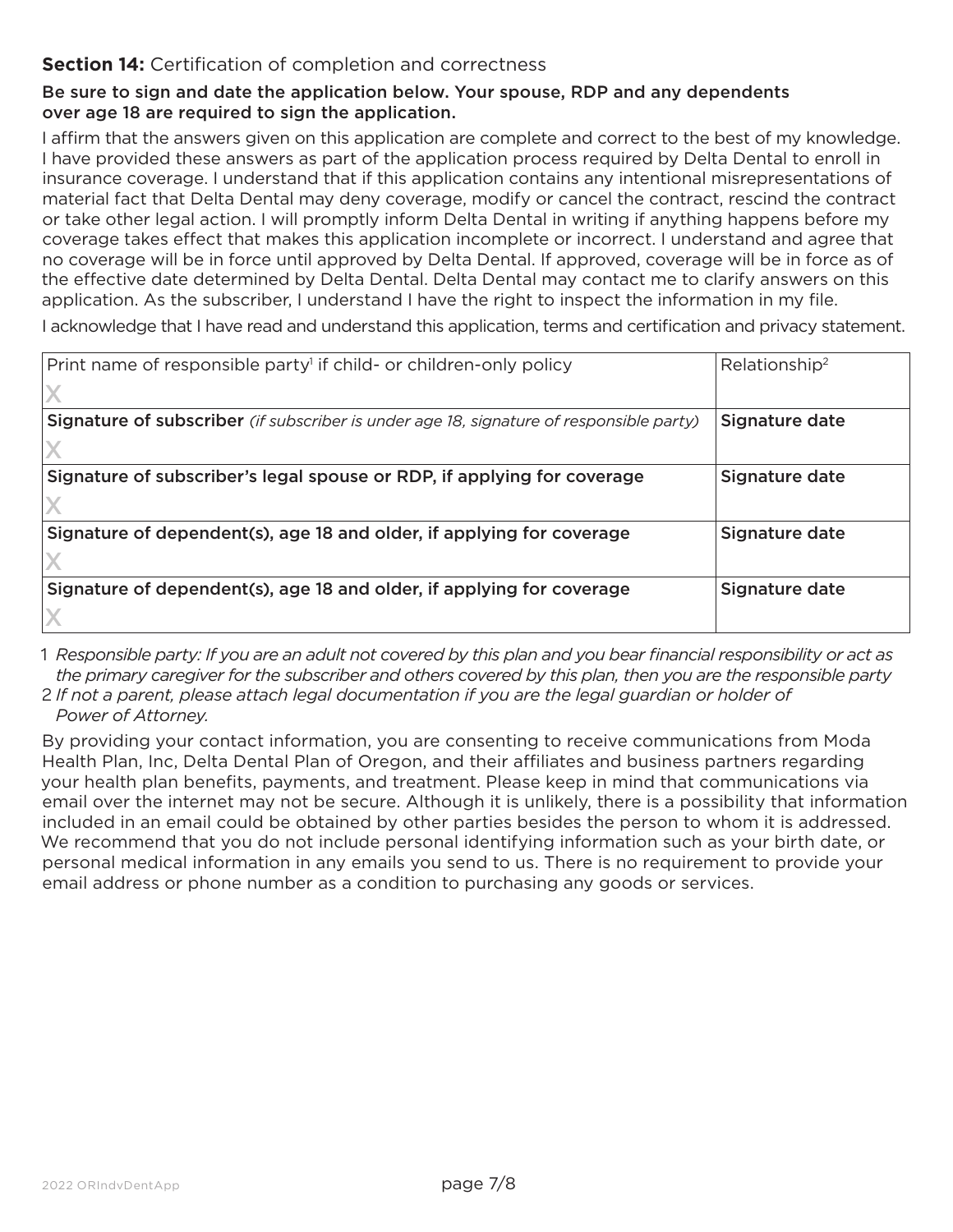Ready to submit? Mail, fax or email this form to Delta Dental.

Mail: Delta Dental, Membership Accounting, 601 SW Second Ave., Portland, OR 97204-3156 Fax: 503-219-3696 Email: Scan and send to individualapp@DeltaDentalOR.com.

New to Delta Dental of Oregon? Visit DeltaDentalOR.com to log in to your Member Dashboard and view your member handbook and bill. Once you sign up for your Member Dashboard and go paperless (see Section 11), you'll receive an email when your first bill is ready.

Questions? Contact us at 855-718-1767.

## **DeltaDentalOR.com**

Dental plans in Oregon provided by Oregon Dental Service, dba Delta Dental Plan of Oregon. Delta Dental is a trademark of Delta Dental Plans Associations.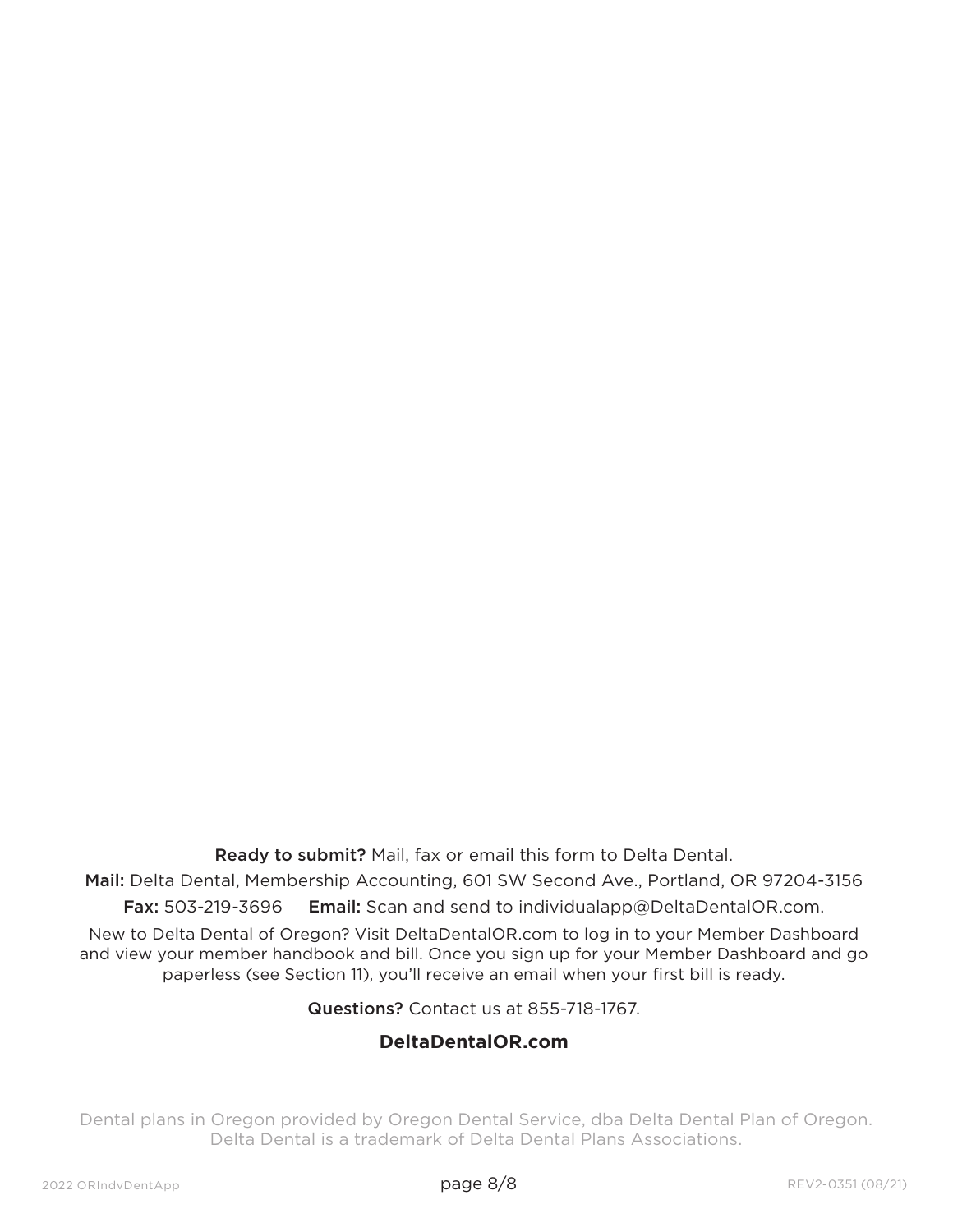# Nondiscrimination notice

## We follow federal civil rights laws. We do not discriminate based on race, color, national origin, age, disability, gender identity, sex or sexual orientation.

We provide free services to people with disabilities so that they can communicate with us. These include sign language interpreters and other forms of communication.

If your first language is not English, we will give you free interpretation services and/or materials in other languages.

## If you need any of the above, call Customer Service at:

888-374-8906 (TDD/TTY 711)

#### If you think we did not offer these services or discriminated, you can file a written complaint. Please mail or fax it to:

Delta Dental of Oregon and Alaska Attention: Appeal Unit 601 SW Second Ave. Portland, OR 97204 Fax: 503-412-4003

## Dave Nesseler-Cass coordinates our nondiscrimination work:

Dave Nesseler-Cass, Chief Compliance Officer 601 SW Second Ave. Portland, OR 97204 855-232-9111 compliance@modahealth.com

## If you need help filing a complaint, please call Customer Service.

You can also file a civil rights complaint with the U.S. Department of Health and Human Services Office for Civil Rights at ocrportal.hhs.gov/ocr/portal/lobby.jsf, or by mail or phone:

U.S. Department of Health and Human Services 200 Independence Ave. SW, Room 509F HHH Building, Washington, DC 20201

800-368-1019, 800-537-7697 (TDD)

You can get Office for Civil Rights complaint forms at hhs.gov/ ocr/office/file/index.html.

Dental plans in Oregon provided by Oregon Dental Service, dba Delta Dental Plan of Oregon. Dental plans in Alaska provided by Delta Dental of Alaska. 60667319 (6/20)

 $\Delta$  delta dental $^{\circ}$